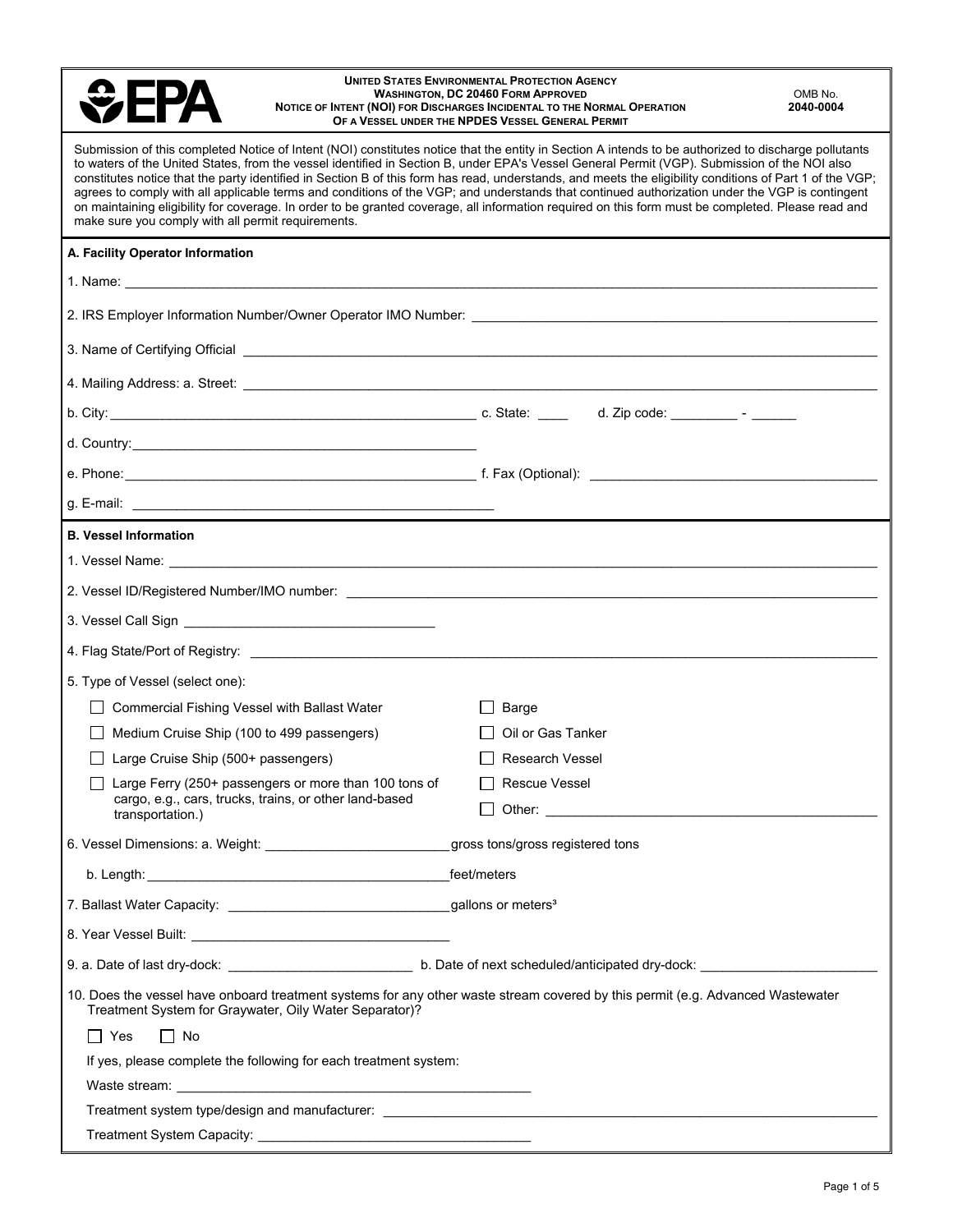| 11. Ballast Water -                                                                                                            |                                                                                                                                                                                                                                |  |
|--------------------------------------------------------------------------------------------------------------------------------|--------------------------------------------------------------------------------------------------------------------------------------------------------------------------------------------------------------------------------|--|
|                                                                                                                                |                                                                                                                                                                                                                                |  |
|                                                                                                                                |                                                                                                                                                                                                                                |  |
| c. Does vessel have an existing ballast water management plan? $\Box$ Yes<br>$\Box$ No                                         |                                                                                                                                                                                                                                |  |
|                                                                                                                                |                                                                                                                                                                                                                                |  |
|                                                                                                                                |                                                                                                                                                                                                                                |  |
| c. Describe hull husbandry practices, such as frequency of cleaning, method used, etc:                                         |                                                                                                                                                                                                                                |  |
|                                                                                                                                |                                                                                                                                                                                                                                |  |
|                                                                                                                                |                                                                                                                                                                                                                                |  |
|                                                                                                                                |                                                                                                                                                                                                                                |  |
|                                                                                                                                |                                                                                                                                                                                                                                |  |
| 13. Does vessel currently have, or has vessel ever held, an NPDES permit, for any part, discharge, or operation of the vessel? |                                                                                                                                                                                                                                |  |
| $\Box$ Yes<br>$\Box$ No                                                                                                        |                                                                                                                                                                                                                                |  |
| a. If yes, please provide the following:                                                                                       |                                                                                                                                                                                                                                |  |
|                                                                                                                                |                                                                                                                                                                                                                                |  |
|                                                                                                                                |                                                                                                                                                                                                                                |  |
| b. Is this a transfer of ownership? $\Box$ Yes<br>$\Box$ No                                                                    |                                                                                                                                                                                                                                |  |
| If Yes, provide date of transfer: _______________________                                                                      |                                                                                                                                                                                                                                |  |
|                                                                                                                                |                                                                                                                                                                                                                                |  |
| C. Vessel Voyage Information                                                                                                   |                                                                                                                                                                                                                                |  |
|                                                                                                                                |                                                                                                                                                                                                                                |  |
|                                                                                                                                |                                                                                                                                                                                                                                |  |
|                                                                                                                                |                                                                                                                                                                                                                                |  |
|                                                                                                                                | b. Crew experience and the contract of the contract of the contract of the contract of the contract of the contract of the contract of the contract of the contract of the contract of the contract of the contract of the con |  |
| 4. Does vessel travel beyond the US EEZ and more than 200 nm from any shore? $\Box$ Yes                                        | No                                                                                                                                                                                                                             |  |
| 5. Is the vessel engaged in Pacific Nearshore Voyages?   Yes                                                                   | $\Box$ No                                                                                                                                                                                                                      |  |
| ballast water discharges they do not need coverage under this permit):                                                         | D. Discharge Information (commercial fishing vessels and vessels < 79 feet in length need only select Ballast Water; if such vessels have no                                                                                   |  |
| 1. Select all applicable discharges vessel may generate:                                                                       |                                                                                                                                                                                                                                |  |
| Deck Washdown and Runoff                                                                                                       | <b>Gas Turbine Wash Water</b>                                                                                                                                                                                                  |  |
| Bilgewater/Oily Water Separator Effluent                                                                                       | Graywater                                                                                                                                                                                                                      |  |
| <b>Ballast Water</b>                                                                                                           | Motor Gasoline and Compensating Discharge                                                                                                                                                                                      |  |
| Anti-fouling hull coatings                                                                                                     | Non-Oily Machinery Wastewater                                                                                                                                                                                                  |  |
| Aqueous Film Forming Foams (AFFF)                                                                                              | Refrigeration and Air Condensate Discharge                                                                                                                                                                                     |  |
| Boiler/Economizer Blowdown                                                                                                     | Seawater Cooling Overboard Discharge                                                                                                                                                                                           |  |
| <b>Cathodic Protection</b>                                                                                                     | Seawater Piping Biofouling Prevention                                                                                                                                                                                          |  |
| Chain Locker Effluent                                                                                                          | Small Boat Engine Wet Exhaust                                                                                                                                                                                                  |  |
| Controllable Pitch Propeller Hydraulic Fluid and other<br>Oil-to-Sea Interfaces                                                | Sonar Dome Discharge<br>Underwater Ship Husbandry                                                                                                                                                                              |  |
| Distillation or Reverse Osmosis Brine                                                                                          |                                                                                                                                                                                                                                |  |
| <b>Elevator Pit Effluent</b>                                                                                                   | <b>Welldeck Discharges</b><br>Graywater Mixed with Sewage                                                                                                                                                                      |  |
| <b>Firemain Systems</b>                                                                                                        | Exhaust Gas Scrubber Washwater Discharge                                                                                                                                                                                       |  |
| Freshwater layup                                                                                                               |                                                                                                                                                                                                                                |  |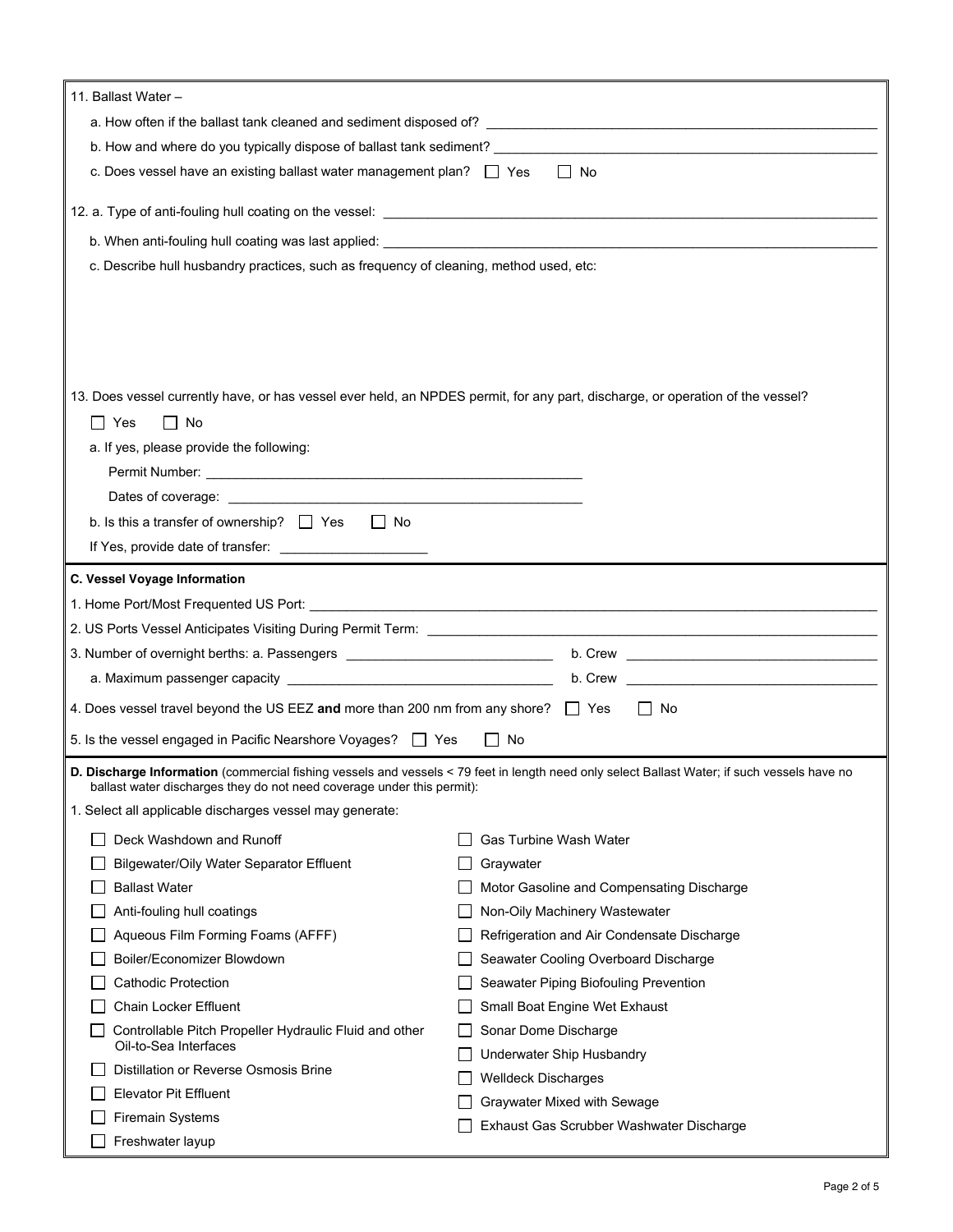| 2. Does Vessel ever engage in or have capacity to engage in industrial operations? $\Box$ Yes<br>No<br>$\mathbf{I}$                                                                                                                                                                                                                                                                                                                                                                                                                                                                                                                                                                                                                                                                               |
|---------------------------------------------------------------------------------------------------------------------------------------------------------------------------------------------------------------------------------------------------------------------------------------------------------------------------------------------------------------------------------------------------------------------------------------------------------------------------------------------------------------------------------------------------------------------------------------------------------------------------------------------------------------------------------------------------------------------------------------------------------------------------------------------------|
| a. If yes, please select appropriate box:                                                                                                                                                                                                                                                                                                                                                                                                                                                                                                                                                                                                                                                                                                                                                         |
| $\Box$ Seafood processing                                                                                                                                                                                                                                                                                                                                                                                                                                                                                                                                                                                                                                                                                                                                                                         |
| <b>Energy Exploration</b>                                                                                                                                                                                                                                                                                                                                                                                                                                                                                                                                                                                                                                                                                                                                                                         |
| Mining                                                                                                                                                                                                                                                                                                                                                                                                                                                                                                                                                                                                                                                                                                                                                                                            |
|                                                                                                                                                                                                                                                                                                                                                                                                                                                                                                                                                                                                                                                                                                                                                                                                   |
| 3. Will the vessel be using an experimental ballast water treatment system which discharges residual biocides? These<br>l I No                                                                                                                                                                                                                                                                                                                                                                                                                                                                                                                                                                                                                                                                    |
| b. If yes, are biocide concentrations below those listed in Part 5.8 of the Permit? $\Box$ Yes<br>    No                                                                                                                                                                                                                                                                                                                                                                                                                                                                                                                                                                                                                                                                                          |
| c. List the biocide residuals or derivatives that may be discharged by the ballast water treatment system:                                                                                                                                                                                                                                                                                                                                                                                                                                                                                                                                                                                                                                                                                        |
|                                                                                                                                                                                                                                                                                                                                                                                                                                                                                                                                                                                                                                                                                                                                                                                                   |
|                                                                                                                                                                                                                                                                                                                                                                                                                                                                                                                                                                                                                                                                                                                                                                                                   |
|                                                                                                                                                                                                                                                                                                                                                                                                                                                                                                                                                                                                                                                                                                                                                                                                   |
|                                                                                                                                                                                                                                                                                                                                                                                                                                                                                                                                                                                                                                                                                                                                                                                                   |
|                                                                                                                                                                                                                                                                                                                                                                                                                                                                                                                                                                                                                                                                                                                                                                                                   |
| <b>E. Certifier Name and Title</b>                                                                                                                                                                                                                                                                                                                                                                                                                                                                                                                                                                                                                                                                                                                                                                |
| I certify under penalty of law that this document and all attachments were prepared under my direction or supervision in accordance with<br>a system designed to assure that qualified personnel properly gathered and evaluated the information contained therein. Based on my<br>inquiry of the person or persons who manage the system, or those persons directly responsible for gathering the information, the<br>information contained is, to the best of my knowledge and belief, true, accurate, and complete. I have no personal knowledge that the<br>information submitted is other than true, accurate, and complete. I am aware that there are significant penalties for submitting false<br>information, including the possibility of fine and imprisonment for knowing violations. |
|                                                                                                                                                                                                                                                                                                                                                                                                                                                                                                                                                                                                                                                                                                                                                                                                   |
|                                                                                                                                                                                                                                                                                                                                                                                                                                                                                                                                                                                                                                                                                                                                                                                                   |
|                                                                                                                                                                                                                                                                                                                                                                                                                                                                                                                                                                                                                                                                                                                                                                                                   |
| Date:<br>Email: <b>Email:</b> All and All and All and All and All and All and All and All and All and All and All and All and A                                                                                                                                                                                                                                                                                                                                                                                                                                                                                                                                                                                                                                                                   |
| <b>NOI Preparer</b> (Complete if NOI was prepared by someone other than the certifier)                                                                                                                                                                                                                                                                                                                                                                                                                                                                                                                                                                                                                                                                                                            |
|                                                                                                                                                                                                                                                                                                                                                                                                                                                                                                                                                                                                                                                                                                                                                                                                   |
|                                                                                                                                                                                                                                                                                                                                                                                                                                                                                                                                                                                                                                                                                                                                                                                                   |
| Ext:<br><b>Phone:</b> Phone: The contract of the contract of the contract of the contract of the contract of the contract of the contract of the contract of the contract of the contract of the contract of the contract of the contract o                                                                                                                                                                                                                                                                                                                                                                                                                                                                                                                                                       |
| Date:                                                                                                                                                                                                                                                                                                                                                                                                                                                                                                                                                                                                                                                                                                                                                                                             |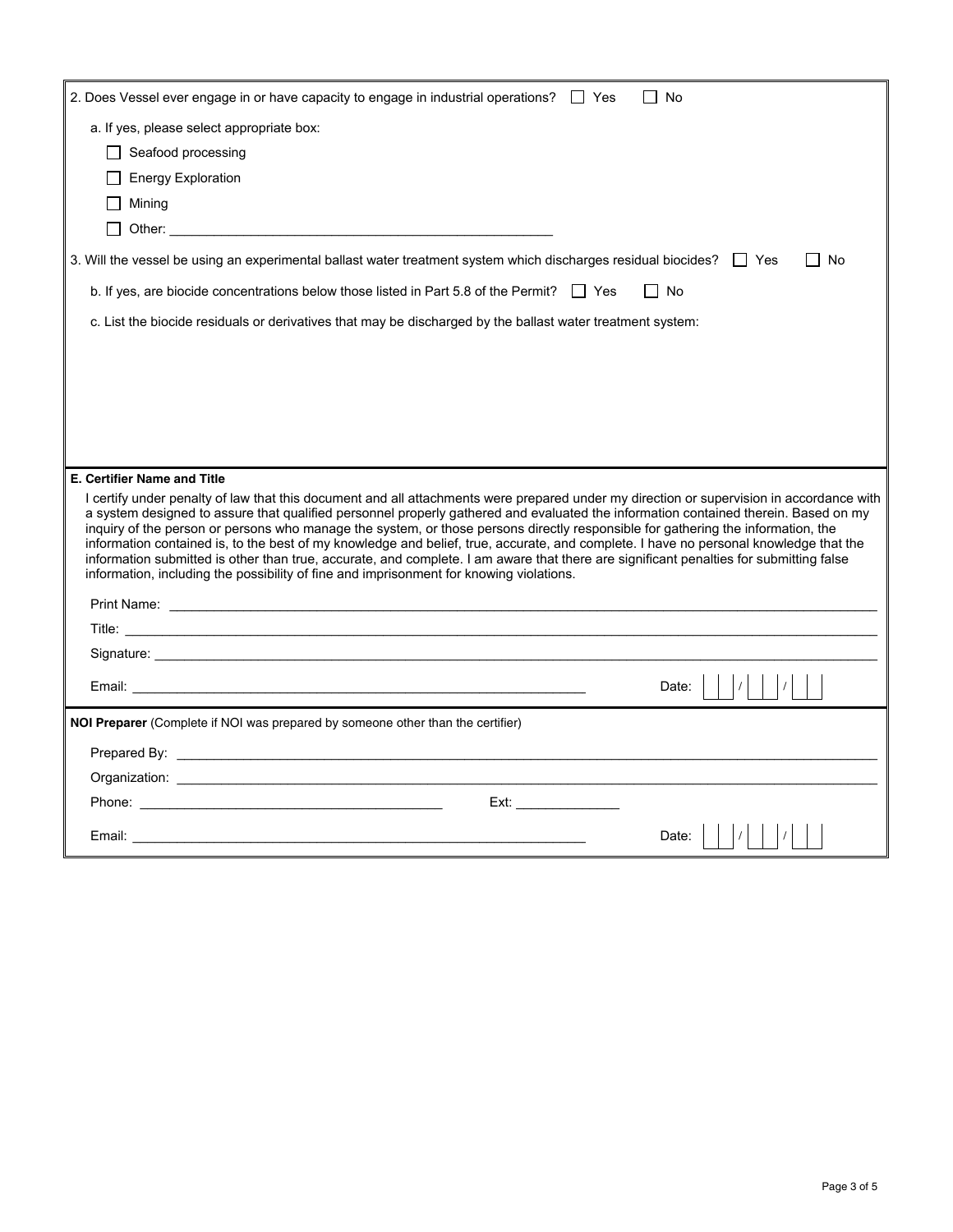| <b>NOI Submittal Deadlines/Discharge Authorization Dates</b>                                                                                                   |                                                                     |                                                                                                                                                    |  |
|----------------------------------------------------------------------------------------------------------------------------------------------------------------|---------------------------------------------------------------------|----------------------------------------------------------------------------------------------------------------------------------------------------|--|
| Category                                                                                                                                                       | <b>NOI Deadline</b>                                                 | Discharge Authorization Date <sup>1</sup>                                                                                                          |  |
| Vessels delivered to<br>owner or operator on or<br>before September 19,<br>2009                                                                                | No later than<br>September 19, 2009                                 | 2009 Coverage granted until<br>September 19, 2009. If EPA<br>receives an NOI before<br>September 19, 2009,<br>uninterrupted coverage<br>continues. |  |
| New Owner/Operator of<br>Vessel - transfer of<br>ownership and/or<br>operation of a vessel<br>whose discharge is<br>previously authorized<br>under this permit | By date of transfer of<br>ownership and/or<br>operation             | Date of transfer or date EPA<br>receives NOI; whichever is later                                                                                   |  |
| New vessels delivered<br>to owner or operator<br>after September 19,<br>2009                                                                                   | 30 days prior to<br>discharge into waters<br>subject to this permit | 30 days after complete NOI is<br>received by EPA                                                                                                   |  |
| <b>Existing vessels</b><br>delivered to owner or<br>operator after<br>September 19, 2009<br>that were not previously<br>authorized under this<br>permit        | 30 days prior to<br>discharge into waters<br>subject to this permit | 30 days after complete NOI is<br>received by EPA                                                                                                   |  |

 $1$  Based on a review of your NOI or other information, EPA may delay the discharge authorization date for further review, or may deny coverage under this permit and require submission of an application for an individual NPDES permit, as detailed in Part 1.8. In these instances, EPA will notify you in writing of the delay or the request for submission of an individual NPDES permit application. If EPA requires an individual permit for an existing vessel previously covered by a general permit, EPA will allow the permittee a reasonable amount of time to obtain individual permit coverage before the general permit coverage terminates.

## Who Must File a Notice of Intent with EPA?

 Under the provisions of the Clean Water Act, as amended (33 U.S.C. 1251 et. seq.), federal law prohibits discharges incidental to the normal operation of a vessel unless that discharge is covered under a National Pollutant Discharge Elimination System (NPDES) Permit. To obtain authorization under this permit, operators must meet the eligibility requirements found in Part 1.2 of the Permit and, if required by Part 1.5.1.1 of the Permit, submit a complete and accurate NOI according to the requirements in Part 10/Appendix E. NOIs must be signed in accordance with 40 CFR 122.22.

 An owner/operator is required to submit an NOI if the vessel meets either of the following two criteria:

- The vessel is greater or equal to 300 gross tons,
- Or

 • The vessel has the capacity to hold or discharge more than 8 cubic meters (2113 gallons) of Ballast Water.

 An operator of a vessel is not required to submit a NOI pursuant to Part 1.5.1.2 of the permit if the vessel is less than 300 tons and does not have the capacity to hold or discharge more than 8 cubic meters of ballast water. Owner/Operators that are not required to submit an NOI automatically receive coverage under this permit for their vessel and are authorized to discharge in accordance with the permit requirements.

 If you have specific questions about the Vessels General Permit please send a detailed email to *commercialvesselpermit@epa.gov* for assistance.

## Where to File the NOI Form

 EPA encourages you to complete the NOI form electronically via the Internet. EPA's Vessels Electronic Notice of Intent System (eNOI) can be found at www.epa.gov/npdes/vessels/enoi. Filing electronically is the fastest way to obtain permit coverage and help ensure that your NOI is complete. If you choose not to file electronically, you must send the NOI to one of the addresses listed below.

 NOIs sent regular mail: EPA Vessels Notice Processing Center (4203M) 1200 Pennsylvania Avenue, NW Washington, DC 20460 USEPA

## NOIs sent overnight/express mail:

 EPA Vessels Notice Processing Center EPA East Building, Rm. 7420 1201 Constitution Avenue, NW Washington, DC 20004 (202) 564-9545

 If you have questions about whether you need to file an NOI or questions about completing the form, refer to www.epa.gov/npdes/vessels/eNOI or contact the NOI center at 1-866-352-7755.

 If you file a paper NOI, please submit the original with a signature in ink – Do Not Send Copies. Also, faxed copies will not be accepted.

## Completing the NOI Form

 To complete this form, type or print in uppercase letters in the appropriate areas only. Please make sure you complete all questions. Make sure you make a photocopy for your records before you send the completed original form to the address above. You may also use this paper form as a checklist for the information you will need when filing an NOI electronically via EPA's Vessels eNOI system.

### NPDES Permit Tracking Number

1. This field is for EPA only and will be populated only by EPA Call Center or the eNOI system to document that system generated NOI tracking number once a paper NOI has been entered into the system.

#### Section A. Owner/Operator Information

- 1. Provide the full legal name of the person, firm, public organization, or other entity that is the owner/operator of the vessel described in this application.
- 2. Provide the Employer Identification Number (EIN from the Internal Revenue Service (IRS)), commonly referred to as your taxpayer ID number. If the owner/operator does not have an EIN, enter the International Maritime Organization (IMO) Registered Owner or Company (DOC) number. Please designate the type of ID number entered. If the owner/operator does not have an EIN or IMO Owner or company number, enter "NA" in the space provided.
- 3. Provide the name of the Certifying Official.
- 4. Provide the owner/operator's mailing address, telephone number, fax number (optional), and email address. Correspondence will be sent to this address.

#### Section B. Vessel Information

- 1. Provide the vessel's official or legal name, if applicable. If the vessel does not have a name, enter "NA" in the space provided.
- 2. Provide the vessel's identification, registered identification number, or IMO Ship number, as applicable. Indicate the type of number used to identify the vessel. If the vessel does not have an identification number, enter "NA" in the space provided.
- 3. Enter the vessel call sign, if applicable. If the vessel does not have a call sign, enter "NA" in the space provided.
- 4. Provide the flag state or port of registry. If the vessel does not have a flag state or port of registry, enter "NA" in the space provided.
- 5. Select the type of vessel by checking the appropriate box. Only the vessel types required to meet additional, vessel type-specific Permit standards are listed; all other vessel types should select "other" and enter the vessel type in the space provided.
- 6a. Enter the vessel weight in gross tons or gross registered tons and specify the units entered.
- 6b. Enter the vessel length in feet or meters, and specify the units entered.
- 7. Enter the ballast water capacity in gallons or  $m<sup>3</sup>$  and specify the units entered.
- 8. Enter the 4-digit year that the vessel was built.
- 9a. Enter the date of last dry-dock: Month/Day/Year
- 9b. Enter the date of the next scheduled/anticipated dry-dock: Month/Day/Year
- 10. Indicate whether the vessel currently has any onboard treatment systems for any waste stream listed in the permit, such as an Advanced Wastewater Treatment System (AWTS) used for graywater or an Oily Water Separator (OWS) used for bilgewater. If yes, Describe the treatment system, including what waste stream it treats, the type and design of the system, and treatment capacity.
- 11. Provide information on the frequency and method of ballast tank sediment disposal and whether the vessel currently has a ballast water management plan.
- 12. Indicate whether the vessel has an anti-foulant coating applied to the hull, what type of coating, when it was last applied, and briefly describe the vessel hull husbandry practices, including frequency of hull cleaning and method usually used.
- 13. Indicate whether the vessel currently holds or has ever held a NPDES permit for any part, discharge, or operation of the vessel.
- 13a. If yes, include the Permit number and dates of permit coverage.
- 13b. If the vessel is covered under this General Permit and this NOI is being submitted for a transfer of ownership to continue coverage, check the appropriate box, and include the date of transfer: Month/Day/Year.

## Section C. Vessel Voyage Information

1. Enter the vessel home port, or if it does not have a home port, enter the US port it most frequently visits.